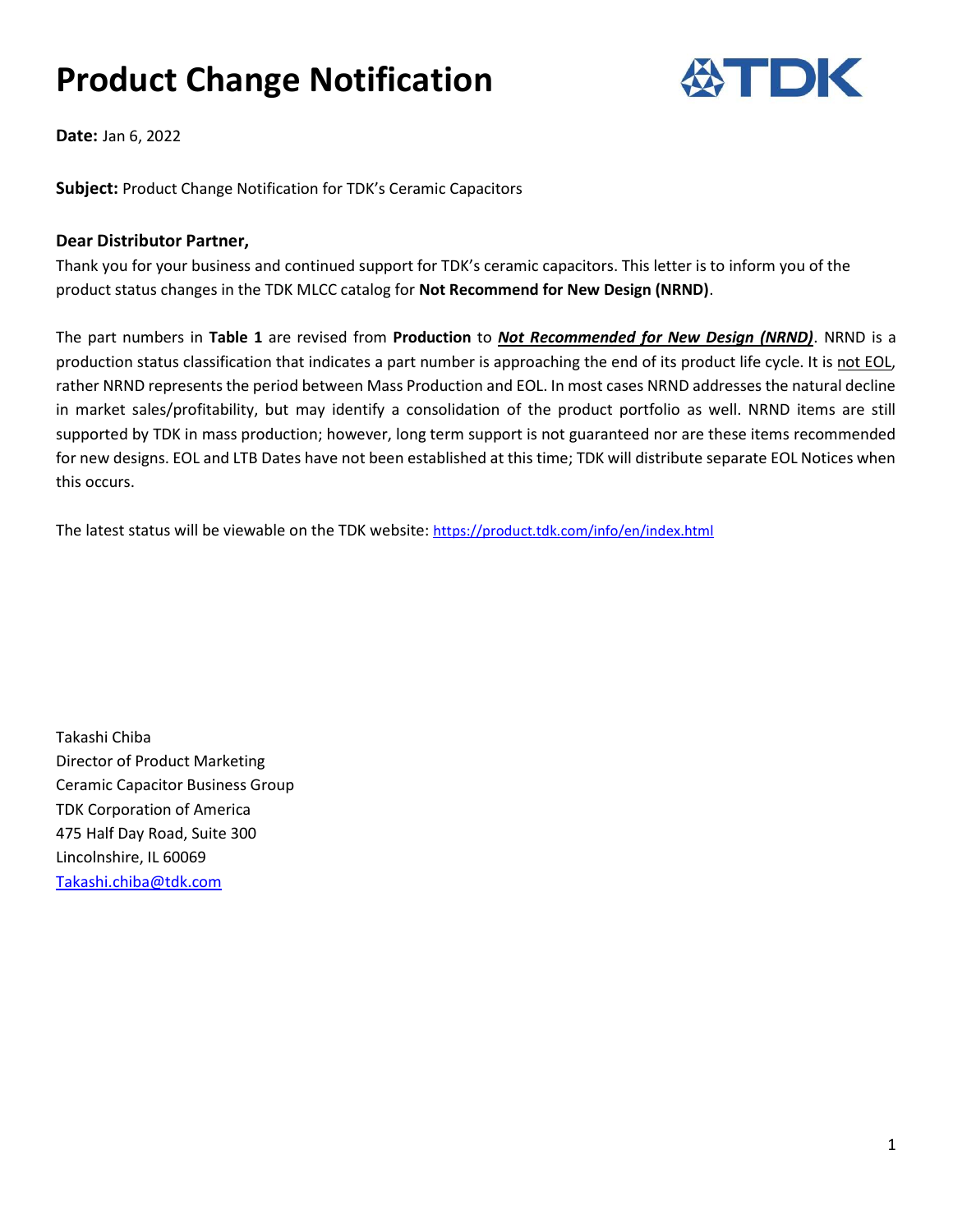## Product Change Notification



### Table 1. Production status revised to Not Recommend for New Design (NRND)

| #                       | <b>Catalog PN</b>    | <b>TDK Item Description</b> | <b>NRND Date</b> | <b>Alternative Suggestion</b> | <b>Alternative Comments</b> |
|-------------------------|----------------------|-----------------------------|------------------|-------------------------------|-----------------------------|
| $\mathbf{1}$            | C0816X5R0J105M050AC  | C0816X5R0J105MT005N         | 1/6/2022         | $\overline{\phantom{0}}$      | No Alternative              |
| 2                       | C0816X5R0J225M050AC  | C0816X5R0J225MT005N         | 1/6/2022         | $\blacksquare$                | No Alternative              |
| 3                       | C0816X5R0J475M050AC  | C0816X5R0J475MT005N         | 1/6/2022         |                               | No Alternative              |
| 4                       | C0816X5R1C105M050AC  | C0816X5R1C105MT005N         | 1/6/2022         | $\overline{\phantom{a}}$      | No Alternative              |
| 5                       | C0816X6S0G475M050AC  | C0816X6S0G475MT005N         | 1/6/2022         | -                             | No Alternative              |
| 6                       | C0816X7S0G105M050AC  | C0816X7S0G105MT005N         | 1/6/2022         | $\blacksquare$                | No Alternative              |
| $\overline{\mathbf{z}}$ | C0816X7S0G225M050AC  | C0816X7S0G225MT005N         | 1/6/2022         | $\overline{\phantom{0}}$      | No Alternative              |
| 8                       | CGB2A1X5R0J225M033BC | CGB2A1X5R0J225MT000E        | 1/6/2022         | $\overline{\phantom{a}}$      | No Alternative              |
| 9                       | CGB2A1X5R1A105K033BC | CGB2A1X5R1A105KT000E        | 1/6/2022         |                               | No Alternative              |
| 10                      | CGB2A1X5R1C105K033BC | CGB2A1X5R1C105KT000E        | 1/6/2022         | $\overline{\phantom{a}}$      | No Alternative              |
| 11                      | CGB2A1X5R1C474K033BC | CGB2A1X5R1C474KT000E        | 1/6/2022         | $\overline{\phantom{0}}$      | No Alternative              |
| 12                      | CGB2A1X5R1E105K033BC | CGB2A1X5R1E105KT000E        | 1/6/2022         | $\overline{\phantom{a}}$      | No Alternative              |
| 13                      | CGB2A1X6S0G105K033BC | CGB2A1X6S0G105KT000E        | 1/6/2022         | $\blacksquare$                | No Alternative              |
| 14                      | CGB2A1X6S0G474K033BC | CGB2A1X6S0G474KT000N        | 1/6/2022         | $\blacksquare$                | No Alternative              |
| 15                      | CGB2A1X6S0J105K033BC | CGB2A1X6S0J105KT000E        | 1/6/2022         | -                             | No Alternative              |
| 16                      | CGB2A1X6S1A105K033BC | CGB2A1X6S1A105KT000E        | 1/6/2022         | $\frac{1}{2}$                 | No Alternative              |
| 17                      | CGB2A1X6S1A474K033BC | CGB2A1X6S1A474KT000E        | 1/6/2022         | -                             | No Alternative              |
| 18                      | CGB2A1X7S0G105K033BC | CGB2A1X7S0G105KT000E        | 1/6/2022         | $\overline{\phantom{a}}$      | No Alternative              |
| 19                      | CGB2A1X7S0G474K033BC | CGB2A1X7S0G474KT000E        | 1/6/2022         |                               | No Alternative              |
| 20                      | CGB2A1X7S0J105K033BC | CGB2A1X7S0J105KT000E        | 1/6/2022         | $\overline{\phantom{a}}$      | No Alternative              |
| 21                      | CGB2A3X5R0G105K033BB | CGB2A3X5R0G105KT000N        | 1/6/2022         | ÷,                            | No Alternative              |
| 22                      | CGB2A3X5R0J105K033BB | CGB2A3X5R0J105KT000N        | 1/6/2022         | $\overline{\phantom{a}}$      | No Alternative              |
| 23                      | CGB2A3X5R1A474K033BB | CGB2A3X5R1A474KT000N        | 1/6/2022         | $\qquad \qquad \blacksquare$  | No Alternative              |
| 24                      | CGB2A3X6S0J474K033BB | CGB2A3X6S0J474KT000N        | 1/6/2022         | $\overline{\phantom{a}}$      | No Alternative              |
| 25                      | CGB2T1X5R0G474M022BC | CGB2T1X5R0G474MT000N        | 1/6/2022         | $\qquad \qquad \blacksquare$  | No Alternative              |
| 26                      | CGB2T1X6S0G224M022BC | CGB2T1X6S0G224MT000N        | 1/6/2022         | $\blacksquare$                | No Alternative              |
| 27                      | CGB2T1X6S0G474M022BC | CGB2T1X6S0G474MT000N        | 1/6/2022         | -                             | No Alternative              |
| 28                      | CGB2T3X5R0J224M022BB | CGB2T3X5R0J224MT000N        | 1/6/2022         | $\overline{\phantom{a}}$      | No Alternative              |
| 29                      | CGB2T3X5R0J474M022BB | CGB2T3X5R0J474MT000N        | 1/6/2022         | -                             | No Alternative              |
| 30                      | CGB3B1X5R1A475K055AC | CGB3B1X5R1A475KT000E        | 1/6/2022         | $\blacksquare$                | No Alternative              |
| 31                      | CGB3B1X5R1C225K055AC | CGB3B1X5R1C225KT000E        | 1/6/2022         | $\blacksquare$                | No Alternative              |
| 32                      | CGB3B1X5R1E105K055AC | CGB3B1X5R1E105KT000E        | 1/6/2022         | $\blacksquare$                | No Alternative              |
| 33                      | CGB3B1X6S0G475K055AC | CGB3B1X6S0G475KT000E        | 1/6/2022         | $\overline{\phantom{a}}$      | No Alternative              |
| 34                      | CGB3B1X6S1A225K055AC | CGB3B1X6S1A225KT000E        | 1/6/2022         | $\overline{\phantom{a}}$      | No Alternative              |
| 35                      | CGB3B1X6S1C105K055AC | CGB3B1X6S1C105KT000E        | 1/6/2022         |                               | No Alternative              |
| 36                      | CGB3B1X7R1A105K055AC | CGB3B1X7R1A105KT000E        | 1/6/2022         | $\overline{\phantom{a}}$      | No Alternative              |
| 37                      | CGB3B1X7S0G225K055AC | CGB3B1X7S0G225KT000E        | 1/6/2022         | $\overline{\phantom{a}}$      | No Alternative              |
| 38                      | CGB3B3X5R0J475K055AB | CGB3B3X5R0J475KT000N        | 1/6/2022         | $\overline{\phantom{a}}$      | No Alternative              |
| 39                      | CGB3B3X5R1A225K055AB | CGB3B3X5R1A225KT000N        | 1/6/2022         | ۳                             | No Alternative              |
| 40                      | CGB3B3X5R1C105K055AB | CGB3B3X5R1C105KT000N        | 1/6/2022         | $\overline{\phantom{a}}$      | No Alternative              |
| 41                      | CGB3B3X5R1E474K055AB | CGB3B3X5R1E474KT000N        | 1/6/2022         | -                             | No Alternative              |
| 42                      | CGB3B3X6S0G225K055AB | CGB3B3X6S0G225KT000N        | 1/6/2022         | $\overline{\phantom{a}}$      | No Alternative              |
| 43                      | CGB3B3X6S0J225K055AB | CGB3B3X6S0J225KT000N        | 1/6/2022         | Ξ                             | No Alternative              |
| 44                      | CGB3B3X6S1A105K055AB | CGB3B3X6S1A105KT000N        | 1/6/2022         | $\blacksquare$                | No Alternative              |
| 45                      | CGB3B3X7R0J105K055AB | CGB3B3X7R0J105KT000N        | 1/6/2022         | $\overline{\phantom{0}}$      | No Alternative              |